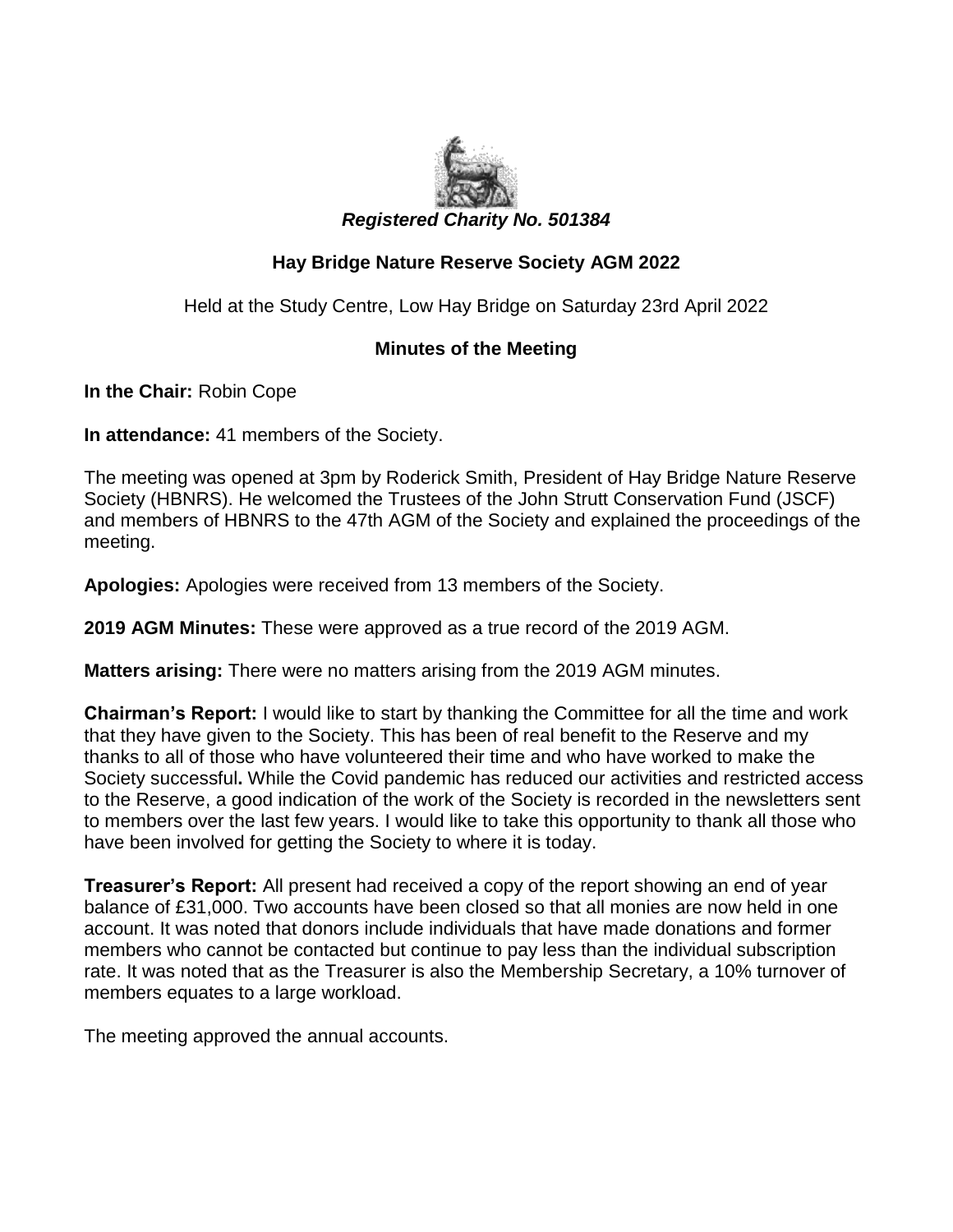**JSCF Report:** Helen Loxam, as a JSCF Trustee and Society member reported that Covid lockdowns had resulted in wildlife becoming more visible. After lockdown restrictions were relaxed the pressure of more people in the valley changed the behaviour of the deer. The stags, who usually retreat to the hills, stayed with the hinds which had not been observed before and maybe because of the number of people in the areas they usually move to.

Works carried out on the Reserve included: Wet meadows - plug planting in Pool Meadow, Newlands, Wetlands, Crooked Dale, and Low Moor Wetlands. Thank you to the volunteers who did the work, Cumbria Wildlife Trust for the administration and Plant Life for the funding. Dry meadow - Low Moor regeneration with seed from Little Lands. Hedges - Hulleter track planted 2015 has been very successful and was laid this year. New hedge around Limed Assey Syke which was paid for by the Society.

Storm Arwen: Over 70 trees were blown over mostly very large oaks. Those on roads and walls have been dealt with, others have been left and are still growing which will result in some interesting phoenix trees in the future. 3 hides were blown over.

Latest developments: Limed Assey Syke and Great Assey Syke are pastureland and have been largely overlooked for conservation enhancement until now. This area has had 6 ponds dug, one of which will be called the Society Pond and will be used for pond dipping. It is hoped that the pasture will be managed to promote woodland pasture. An area of the pastures which includes Tissie's Memorial and tree will be called Tissie's pasture to recognise the 50th anniversary of the society (2021).

Education: Wings school visit each week and do volunteering work. 5 schools are booked in over the next 2 months. Cumbria University used the woods for assessing their students on an outdoor education module. Mind in Furness sends groups monthly.

Raised Bog survey: Bernie and the Natural History group were thanked for their twice monthly surveys and the annual vegetation survey. It is hoped to include members in more surveys e.g., Species specific surveys for which there would be training given.

**Any Other Business:** The Future relationship with the JSCF

**Roderick Smith, President HBNRS,** stated that there was a lack of volunteers to keep the committee going and voiced the opinion that this is becoming common among community groups and that, in this area, this may be due to the increase in holiday cottage ownership. Roderick was confident the JSCF had similar aims and objectives to those of the HBNRS, that they have the capital for the future and as they are the landowners it makes sense to dissolve the HBNRS and pass on the assets to the JSCF.

**Jane Chaloner, Trustee HBNRS,** described growing up, visiting Hay Bridge and the development of the Reserve from a preserve for the Furness Red Deer in the 1950s through to Tissie Fooks' vision of the reserve for education and wider access for the public. Jane believed the JSCF has the energy for further developments that a band of volunteers cannot generate and she fully supported the move to dissolve HBNRS in favour of the JSCF.